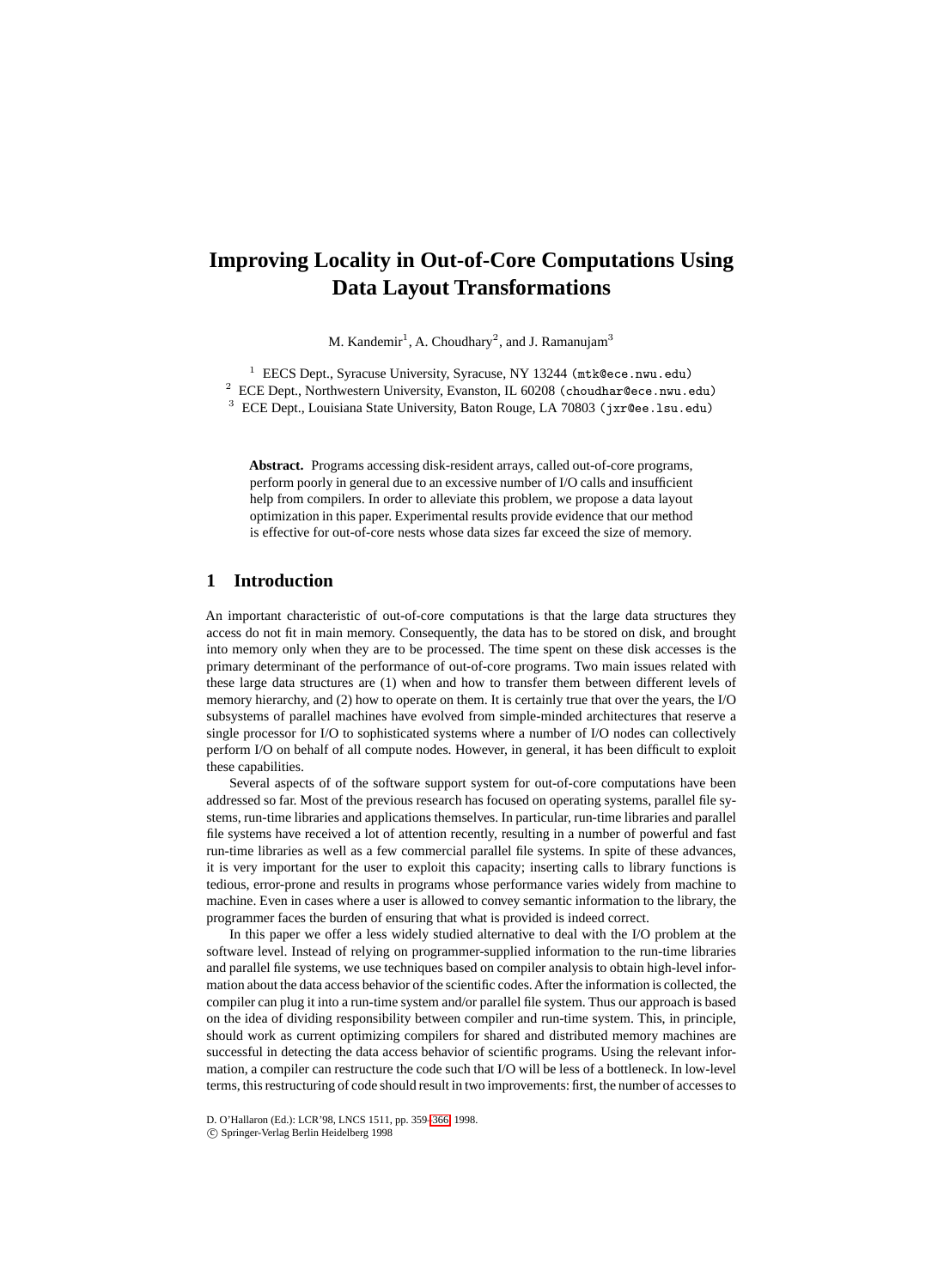the disk subsystem should be reduced; secondly, the volume of data transferred between memory and disk system should be reduced. Overall, these reductions will lead to reduced I/O overhead, which in turn, hopefully, will reduce the execution time of the codes.

The rest of this paper is organized as follows. In Section 2, we elaborate on why cache memory oriented techniques may not work well for I/O intensive applications, and motivate the need for data-oriented techniques to improve the performance. In Section [3](#page-3-0) we present an overview of our data restructuring framework. In Section [4,](#page-5-0) we give preliminary experimental results on three example kernels. In Section [5](#page-5-0) we discuss related work and conclude the paper in Section [6.](#page-7-0)

### **2 Existing Techniques**

Our main goal is to improve the file locality exhibited by out-of-core programs. Of course, a simple way of looking at this problem is to think of the disk subsystem as yet another level in the memory hierarchy, and apply the code restructuring techniques [\[7\]](#page-7-0) available for optimizing the performance of cache–main memory hierarchy. While in some cases this approach can work reasonably well, the observation of the following fact is important: The techniques developed for optimizing cache–main memory performance are access pattern oriented; that is the main goal there is to change the access pattern of the program (specifically the order of the loops in programs) to obtain an optimized program such that the majority of data accesses is satisfied from cache instead of memory. Improving data locality *indirectly* by changing the access pattern is problematic for main memory–disk hierarchy because of two points:

(1) The applications that use memory–disk hierarchy frequently are I/O intensive. They do I/O either because the data that they handle are too big to fit in the memory as in out-of-core computations or the data should be written into (read from) disk in regular intervals as in checkpointing, or visualization or a combination of both. The main issue here is the data itself; that is, the restructuring techniques should focus more on the data (instead of the access pattern) and seek ways to improve the transfer of data between disk and memory.

(2) Restructuring techniques for cache memories are in general limited by data dependences. That is, data dependences may prevent some locality optimizations from taking place. In the case of cache memories, this is fine for many programs. But for I/O intensive programs, traditional loop restructuring techniques are not sufficient since the penalty for going to the disk instead of memory can be very severe.

Thus, it is important for restructuring techniques for I/O intensive programs to be "dataoriented" rather than "control-oriented" (e.g., program dependences). With these issues in mind, we offer a program restructuring technique based on data layout transformations for out-of-core dense matrix computations. Specifically, our technique detects the optimal layouts in files and memory for out-of-core arrays referenced in a program. The overall effect is a much better I/O performance in terms of the number of I/O calls, the I/O volume and hence the execution time.

In order to explain the problem with loop transformation based techniques in detail, we consider *loop permutation* [\[7\]](#page-7-0), a well-known transformation to improve locality in loop nests. Assuming column-major layouts, the locality of the code in Figure [1\(](#page-3-0)a) will be poor, because successive iterations of the innermost loop touch different columns of the array. Loop permutation can improve the performance by *interchanging* the order of the loops; the resulting code shown in Figure [1\(](#page-3-0)b) has good locality. Unfortunately, loop interchange may not be possible in every case. Consider the code in Figure [1\(](#page-3-0)a) again, this time assuming that there is another right hand side reference  $A(i-1,j+1)$ . In this case, the data dependence [\[7\]](#page-7-0) due to this and the left hand side reference prevents loop interchange.

Our objective is to derive an optimized out-of-core version of a program from its in-core version. Specifically, we would like to determine optimal file layouts for the arrays referenced in the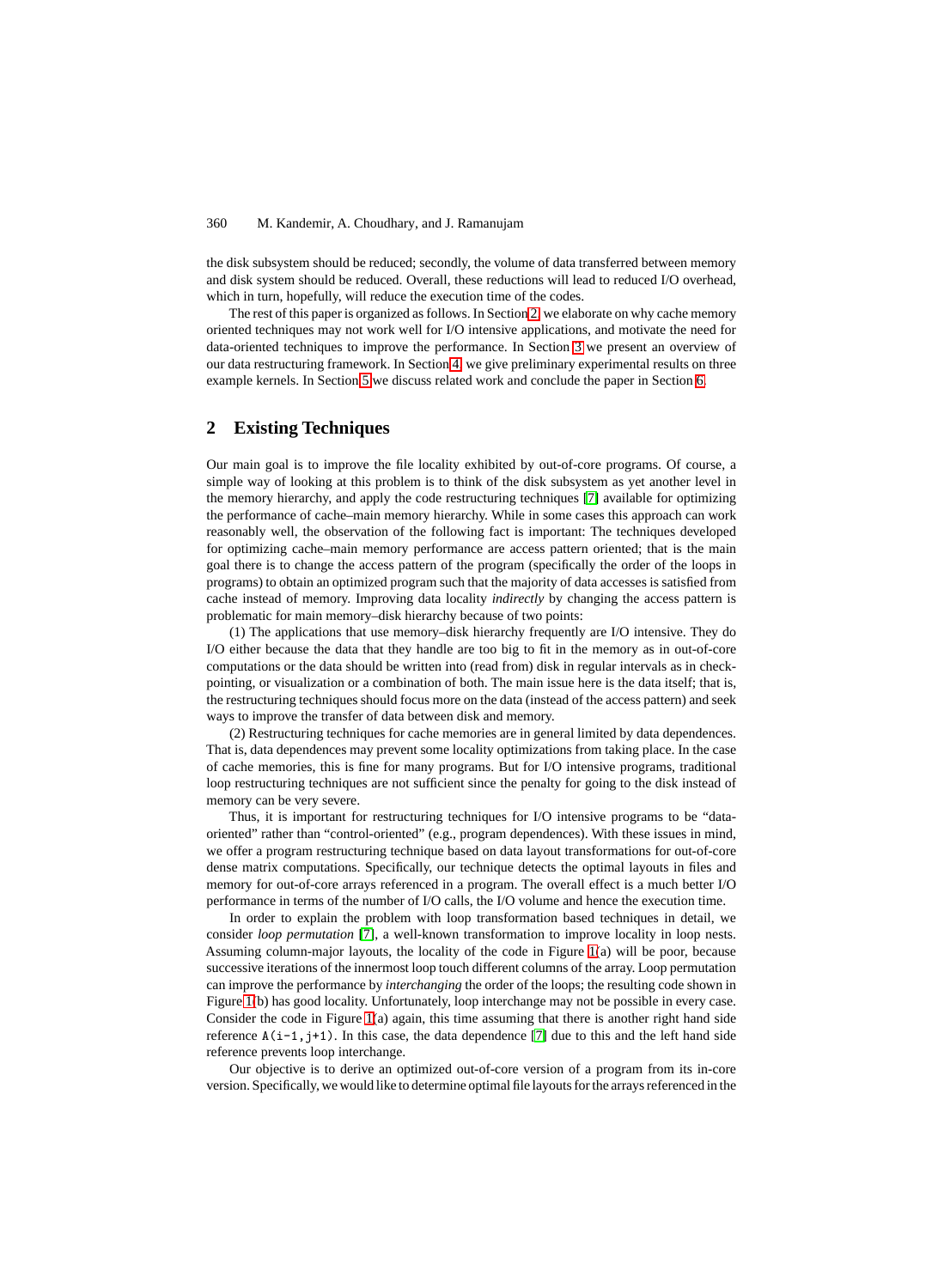program. The input to our framework is a program annotated (by user or compiler) using compiler directives that indicate which arrays are out-of-core. The output is a layout–optimized program which includes I/O calls to a run-time system as well as communication calls (for message-passing machines).

Since the size of an out-of-core array is larger than the memory available, the array should be divided into chunks such that each chunk can fit into memory. At a time, for a given array, only a single data chunk can be brought from file into memory, can be operated on and (if it is modified) stored back in file. In handling a data chunk, there are two main issues: (1) how to read/write it from (into) file efficiently; and (2) how to process it efficiently. The first issue is very important as file I/O is much more expensive as compared to memory or processor operations in terms of latency. An efficient compilation framework should minimize the file access time. This can be achieved by reducing the number of I/O calls as well as the volume of the transferred data. Reducing the number of I/O calls is more important, because it is the dominant factor. The second issue is related to the efficient use of memory which is a valuable resource in out-of-core computations. In essence, the elements of a data chunk that are brought into memory should be reused as much as possible before they are stored back on file. There is no point in bringing a data chunk when the ongoing computation will use only a part of it.

To see how the compilation of out-of-core arrays is handled, we again consider the program in Figure [1\(](#page-3-0)a), assuming that the reference  $A(i-1,j+1)$  is also there. Suppose that A is an  $n \times n$ out-of-core array and resides in a file with a column-major layout and brought into memory in chunks whose sizes and orientations are dictated by the innermost loop. Assuming that M is the size of memory allocated for this array and at most n consecutive items can be read/written in a single I/O call, to read a chunk of size  $(M/n)\times n$  from file into memory (as shown in Figure [2\(](#page-3-0)a)) will entail n I/O calls, each of which is for a sub-column of data of size M/n. For the entire execution of the code,  $n^3/M$  I/O calls should be issued. Of course, one might think of bringing a chunk of size  $n \times (M/n)$  (instead of size of  $(M/n) \times n$ ) by issuing only  $M/n$  I/O calls (instead of n) for it (see Figure [2\(](#page-3-0)b)). Unfortunately, this is not very useful, as due to the access pattern, most of the data in this chunk will not be assigned new values as they are themselves dependent on the data which will be residing in file. The source of the problem here is that the data should not be stored as column-major in file. Rather, if it is stored as row-major as illustrated in Figure  $2(c)$ , then an  $(M/n) \times n$  size data chunk can be brought into memory and operated on by issuing only M/n I/O calls. Therefore, it is possible to minimize the number of I/O calls by changing the file layout of the data.

To see the difference in performance between column-major and row-major file layouts quantitatively, consider Figure [3.](#page-6-0) The figure on the left shows (on a log scale) the number of I/O calls issued by the two versions (column-major and row-major file layouts) for different input sizes (n) between 2K and 10K elements. The memory size (M) is fixed at 4M elements for illustrative purposes. We note that when the input size is increased, the gap between the number of I/O calls in the two versions widens. The figure on the right illustrates the number of I/O calls when the memory size is varied and the input size is fixed at 4K elements. As one would expect, 16M elements is the minimum memory size to accommodate all the data. These figures indicate that with *a careful choice of file layouts,* huge savings can be obtained in the number of I/O calls issued in an application.

More importantly, file layout transformations, in most cases, do not get affected by data dependences; because they do not change the access order, they just rename the data points (array elements). This gives the file layout transformations a capability to optimize some loop nests where iteration space based optimization techniques fail due to existing data dependences.

We note that what we have done for this nest is *tiling*, a well-known transformation technique [\[7\]](#page-7-0). However, instead of tiling the iteration space first and then focusing on the data requirements of individual tiles, we first tile the data space and then execute all the iterations that assign new values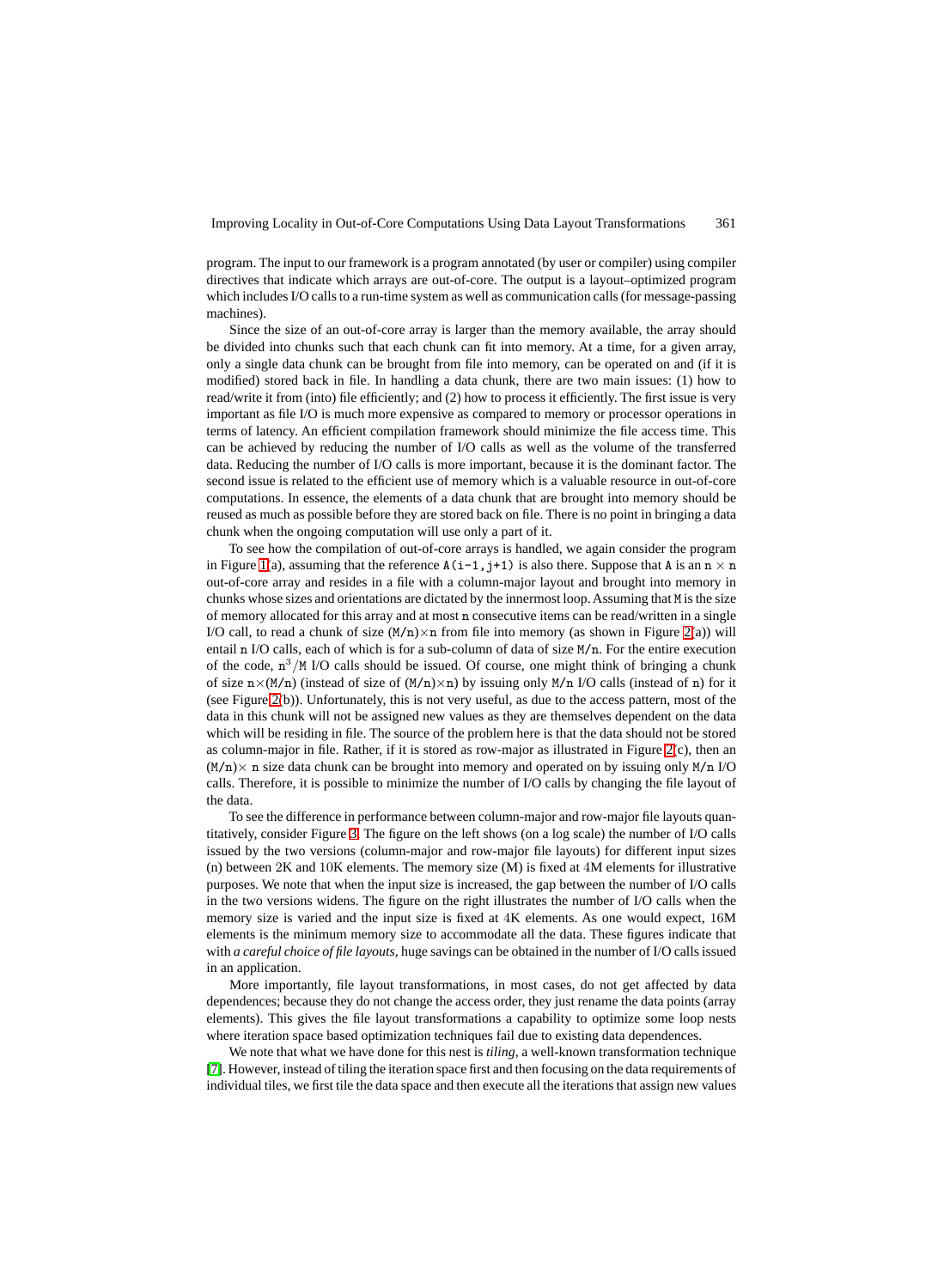<span id="page-3-0"></span>DO i = 2, n DO j = 2, n A(i,j) = A(i-1,j) + A(i,j-1) END DO END DO (a) DO j = 2, n DO i = 2, n A(i,j) = A(i-1,j) + A(i,j-1) END DO END DO (b)

**Fig. 1.** (a) Original program. (b) Transformed program. [The transformed program exhibits good spatial locality for column-major memory layout].



**Fig. 2.** Different memory layouts of the array accessed in Figure 1. [The shaded block in each figure denotes a data tile (chunk). The dashed arrows indicate the storage order of the array. Except near the boundaries, each data element is dependent on three others. An example data element and its dependences are also shown].

to the elements of the tile currently stored in memory. Our file layout transformation allows us to read an  $(M/n) \times n$  data tile by issuing just M/n I/O calls. In this example, a simple column-major to row-major layout conversion (i.e., a dimension permutation) is sufficient to optimize the layout. In general, a compiler may have to deal with more complex data layouts. In the next section, we focus on detecting optimal file layouts automatically by using a simple linear algebra techniques using hyperplanes.

### **3 Layout Restructuring Framework**

In this section, we outline a method using which an optimizing compiler can restructure array layouts. The method was originally developed for in-core computations to determine memory layouts for optimal cache performance; but with appropriate modifications it can be adapted for out-of-core programs. In the out-of-core computation domain, this approach reduces the number of I/O calls as well as the volume of data transferred between disk and memory. The details of the approach can be found in [\[4\]](#page-7-0). In order to keep the presentation simple, we focus only on twodimensional out-of-core arrays. However, our method works with arrays of any dimensionality.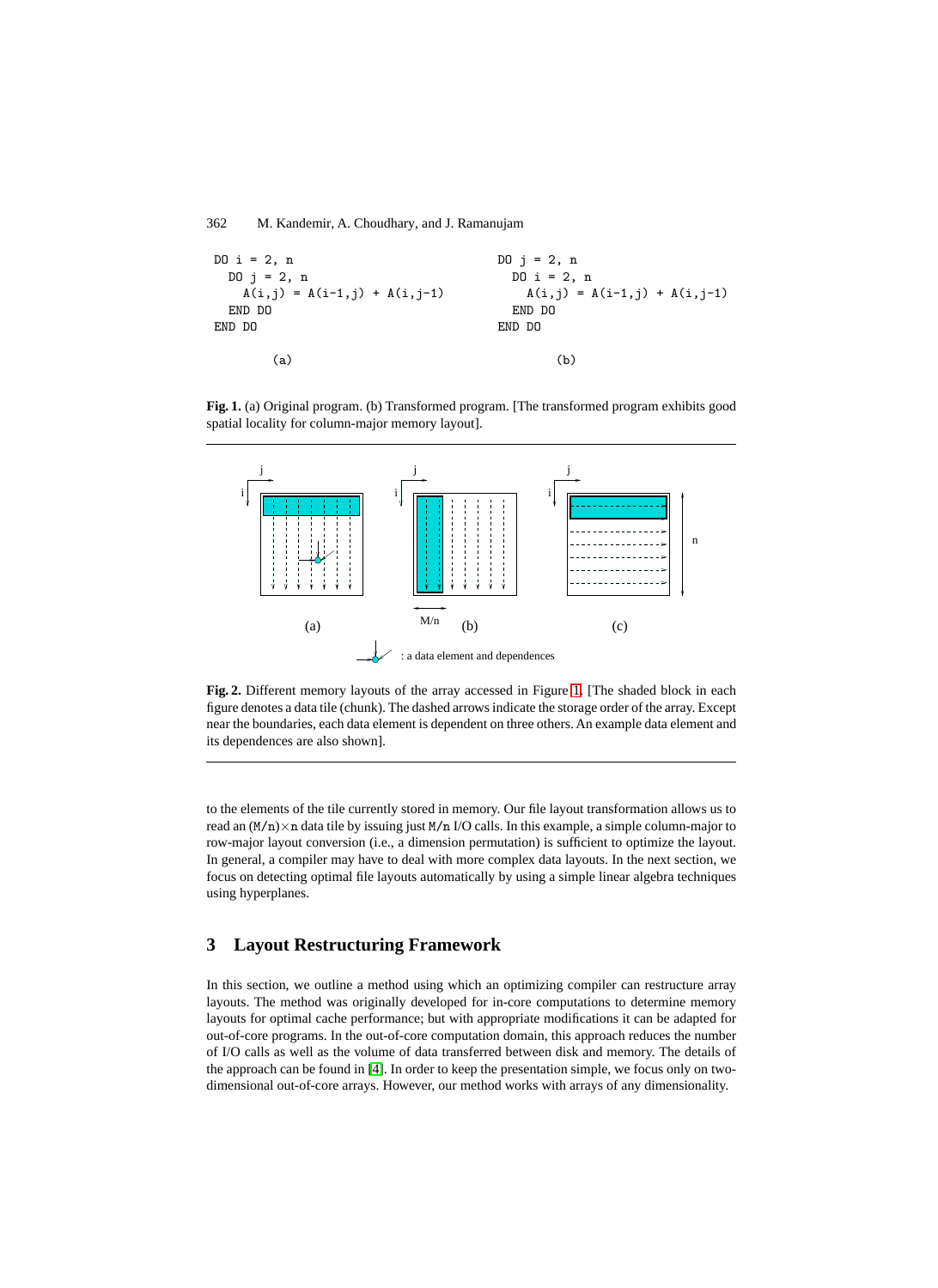#### **3.1 Preliminaries**

We focus on programs where array subscript expressions and loop bounds are affine functions of enclosing loop indices or constants. Under this assumption, each array reference to an mdimensional array that occurs in a k-deep loop nest can be represented by  $L\bar{I} + \bar{o}$ , where the access (or reference) matrix L is of size  $m \times k$  and the offset vector  $\bar{o}$  is of size m. For example, the reference  $A(i-1, j)$  in Figure [1\(](#page-3-0)a) can be represented by  $L\bar{I} + \bar{o}$ , where

$$
L = \begin{pmatrix} 1 & 0 \\ 0 & 1 \end{pmatrix}, \overline{I} = \begin{pmatrix} \mathbf{i} \\ \mathbf{j} \end{pmatrix}, \overline{o} = \begin{pmatrix} -1 \\ 0 \end{pmatrix}
$$

Notice that access pattern in the innermost loop is captured by the last column of L.

#### **3.2 Hyperplanes and File Layouts**

In an m-dimensional data space, a *hyperplane* can be defined as a set of tuples

$$
\{(a_1, a_2, ..., a_m) | g_1 a_1 + g_2 a_2 + ... + g_m a_m = c\}
$$

where  $q_1, q_2,...,q_m$  are rational numbers called hyperplane coefficients and c is a rational number called hyperplane constant [\[6\]](#page-7-0). For convenience, we use a row vector  $g^T = (g_1, g_2, ..., g_n)$  to denote an hyperplane family (for different values of c) whereas  $\bar{q}$  corresponds to the column vector representation of the same hyperplane family. At least one of the hyperplane coefficients should be non-zero.

In a two-dimensional data space, the hyperplanes are defined by  $(g_1, g_2)$ . We can think of a hyperplane family as parallel lines for a fixed coefficient set and different values of c. An important property of the hyperplanes is that two data points (array elements)  $(a, b)$  and  $(c, d)$  belong to the same hyperplane if

$$
(g_1, g_2) \begin{pmatrix} a \\ b \end{pmatrix} = (g_1, g_2) \begin{pmatrix} c \\ d \end{pmatrix}
$$
 (1)

For example,  $(q_1, q_2) = (0, 1)$  indicates that two elements belong to the same hyperplane as long as they have the same value for the column index (i.e., the second dimension); the value for the row index does not matter.

It is important to note that a hyperplane family can be used to partially define the file layout of an out-of-core array. In a two-dimensional case  $(0, 1)$  is sufficient to indicate that the elements in a column of the array (i.e., the elements in a hyperplane with a specific  $c$  value) will be stored *consecutively* in file and will have *spatial locality*. The relative order of these columns are not important provided the array is large enough compared to the memory size which is the case in out-of-core computations. Similarly, the hyperplane vectors (1, 0) and (1, −1) correspond to row-major and diagonal file layouts, respectively.

#### **3.3 Determining Optimal File Layouts**

The following claim gives us a simple method to determine optimal file layout for a given reference to have spatial locality in the innermost loop (see [\[4\]](#page-7-0) for the proof).

*Claim.* Consider a reference  $L\bar{I} + \bar{\sigma}$  to a two-dimensional array inside a loop nest of depth k where

$$
L = \begin{pmatrix} a_{11} & a_{12} & \cdots & a_{1k} \\ a_{21} & a_{22} & \cdots & a_{2k} \end{pmatrix}
$$

In order to have spatial locality in the innermost loop, this array should have a layout represented by a hyperplane  $(g_1, g_2)$  such that  $(g_1, g_2) \in Ker\{(a_{1k}, a_{2k})^T\}$ .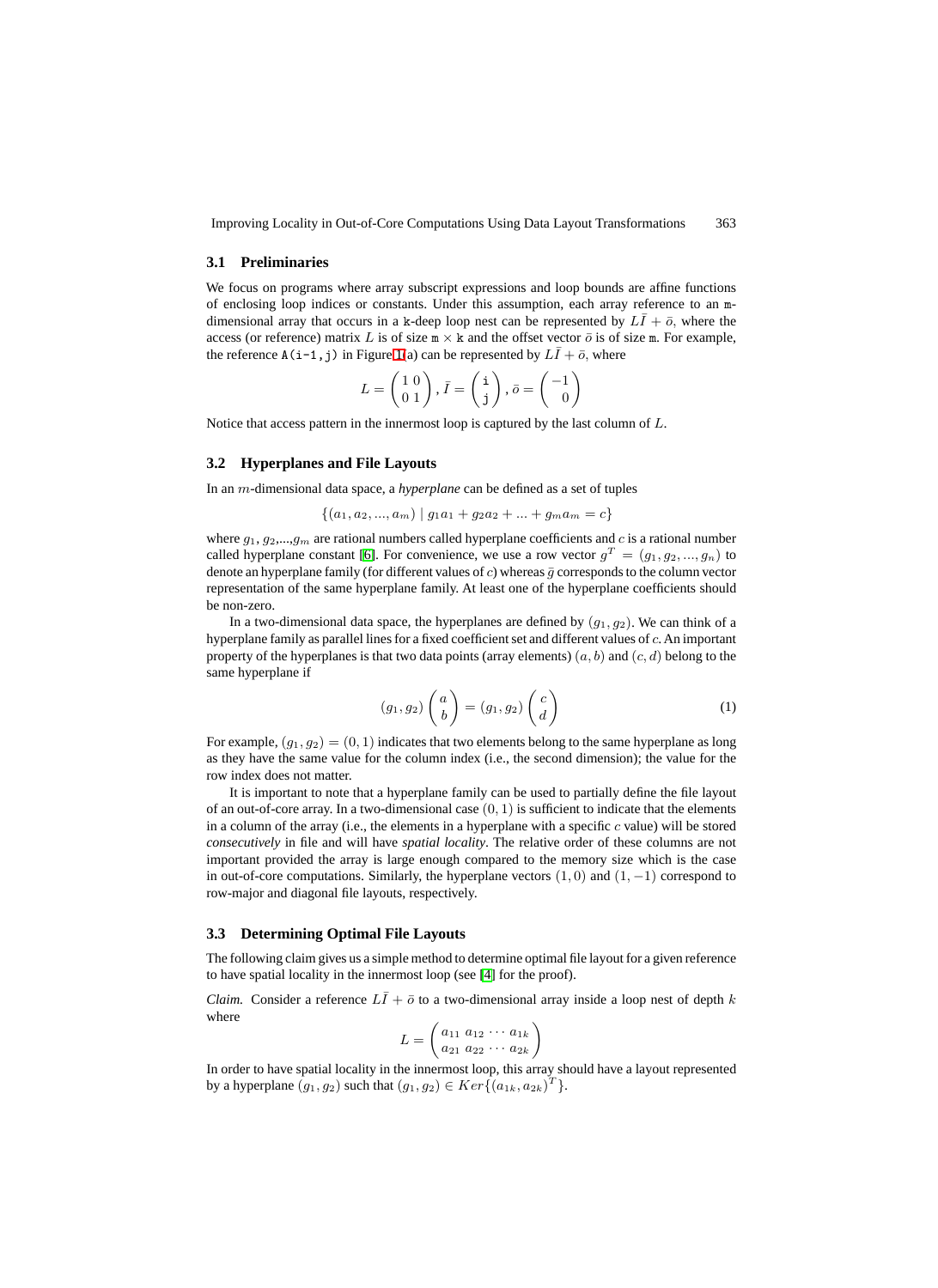<span id="page-5-0"></span>Returning to our example in Figure [1\(](#page-3-0)a), using this result, we have  $(q_1, q_2) \in Ker\{(0, 1)^T\}$ which means  $(q_1, q_2) = (1, 0)$  is the spanning vector for that Ker set (null set). This vector corresponds to the row-major layout; therefore, in order to have spatial locality in the innermost loop, the array should have a row-major file layout

## **4 Preliminary Results**

In this section, we present performance results for three example programs: an out-of-core matrix transpose nest, an out-of-core matrix multiplication nest, and the Fast Fourier Transform (FFT). For each case, we report the I/O times on an Intel Paragon message-passing machine. The machine that we used had 56 compute nodes, 3 service nodes, and one HIPPI node. Each compute node is an Intel i860 XP microprocessor with 32 MBytes of memory.

*Matrix transpose:* Figure [4\(](#page-6-0)a) shows the I/O times for an out-of-core matrix transpose nest which transposes an out-of-core array into another. Each array is of size  $2048 \times 2048$  double elements and only 256 KBytes of the memory of each compute node is used. Note that this small amount of memory makes the problem out-of-core. We conducted experiments with 4, 8, and 16 processors. The results show that optimizing file layouts can lead to huge savings in I/O times. The super-linear speedups in this case are due to memory effects.

*Matrix multiplication:* Figure [4\(](#page-6-0)b) shows the I/O times for an out-of-core matrix multiplication routine that computes  $C = A \times B$ , where A, B, and C are  $2048 \times 2048$  out-of-core matrices. The results here are not as impressive as those of the matrix-transpose example. The reason is that due to the access pattern of the loop nest, only two of the three arrays could be layout-optimized. The improvements are between 6% and 26%.

*FFT:* The fast Fourier Transform (FFT) is widely used in several scientific and engineering problems. The 2-D out-of-core FFT consists of three steps: (1) 1-D out-of-core FFT, (2) 2-D outof-core transpose, and (3) 1-D out-of-core FFT. The 1-D FFT steps consist of reading data from a two-dimensional out-of-core array and applying 1-D FFT on each of the columns. Of course, in order to perform 1-D out-of-core FFTs the data on disk should be strip-mined into processors memory. After this, the processed columns are written to the file. In the transpose step, the outof-core array is staged into memory, transposed and written to file. The innermost loop of the transpose routine uses two files that are accessed by all processors. In the original program, file layout for these two arrays is column-major. The transpose is performed by reading a rectangular data tile from one of the files, transposing it in the local memory, and writing it in the other file. Since both the files are column-major, optimizing the block dimension for one array has a negative impact on I/O performance of the other array, resulting in the poor I/O performance observed in Figure [5\(](#page-6-0)a) and the poor overall performance shown in Figure 5(b) (for  $2048 \times 2048$  double arrays). If we store one of the arrays in row-major order the I/O performance of both the arrays improve. This is evident from Figures [5\(](#page-6-0)a) and (b).

## **5 Related Work**

Due to lack of space, we discuss related work on compilation of dense matrix codes which access out-of-core arrays. Brezany et al. [\[1\]](#page-7-0) perform I/O optimizations in out-of-core compilation in a compilation framework with a runtime system called VIPIOS. The user provides hints for the I/O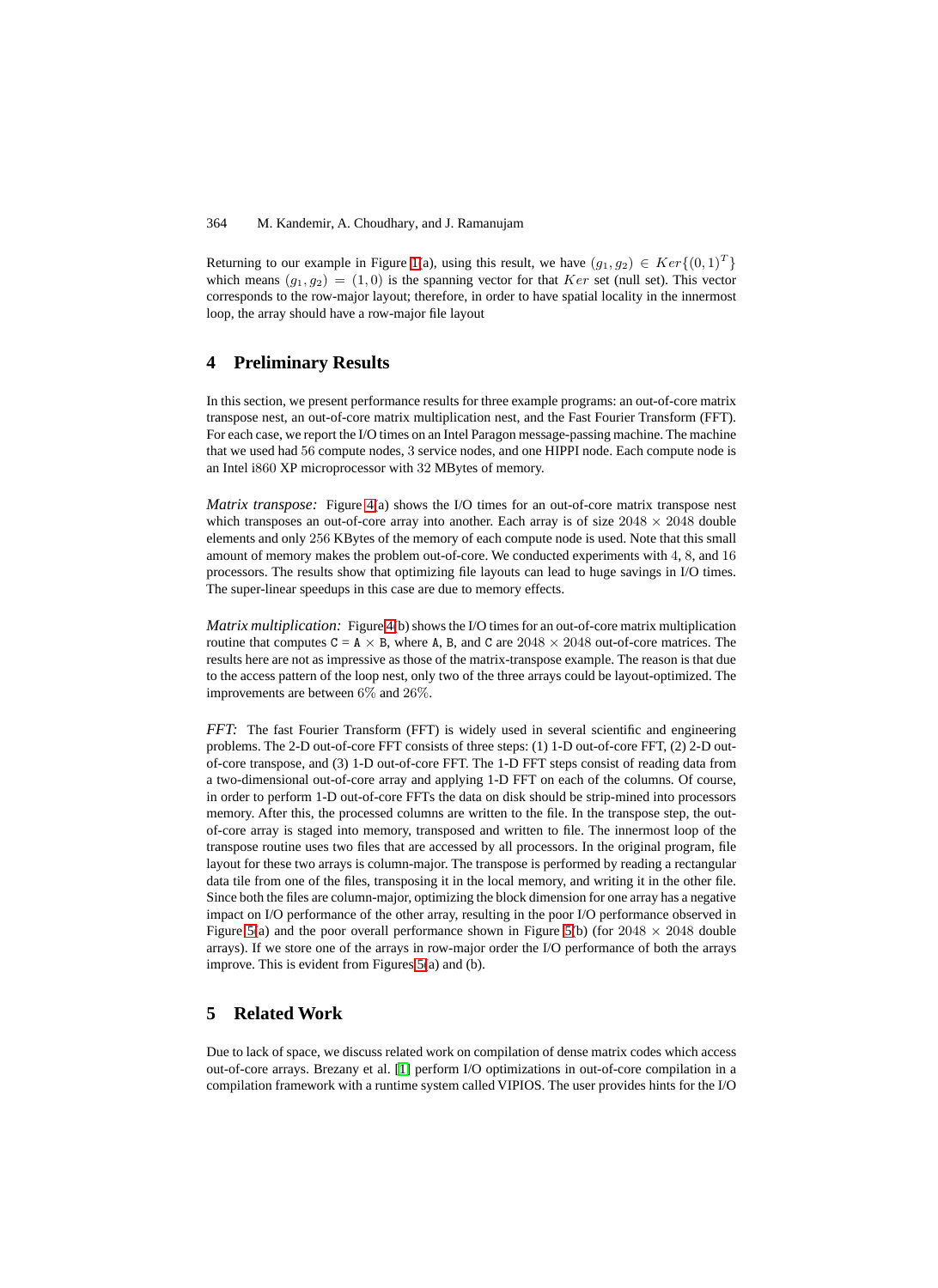<span id="page-6-0"></span>

**Fig. 3.** The number of I/O calls in example shown in Figure [1](#page-3-0) as a function of the input size (left) and the memory size (right).



**Fig. 4.** I/O times (in seconds) on Intel Paragon for (a) matrix transpose and (b) matrix multiplication.



**Fig. 5.** Performance of the FFT on Intel Paragon (all times are in seconds).